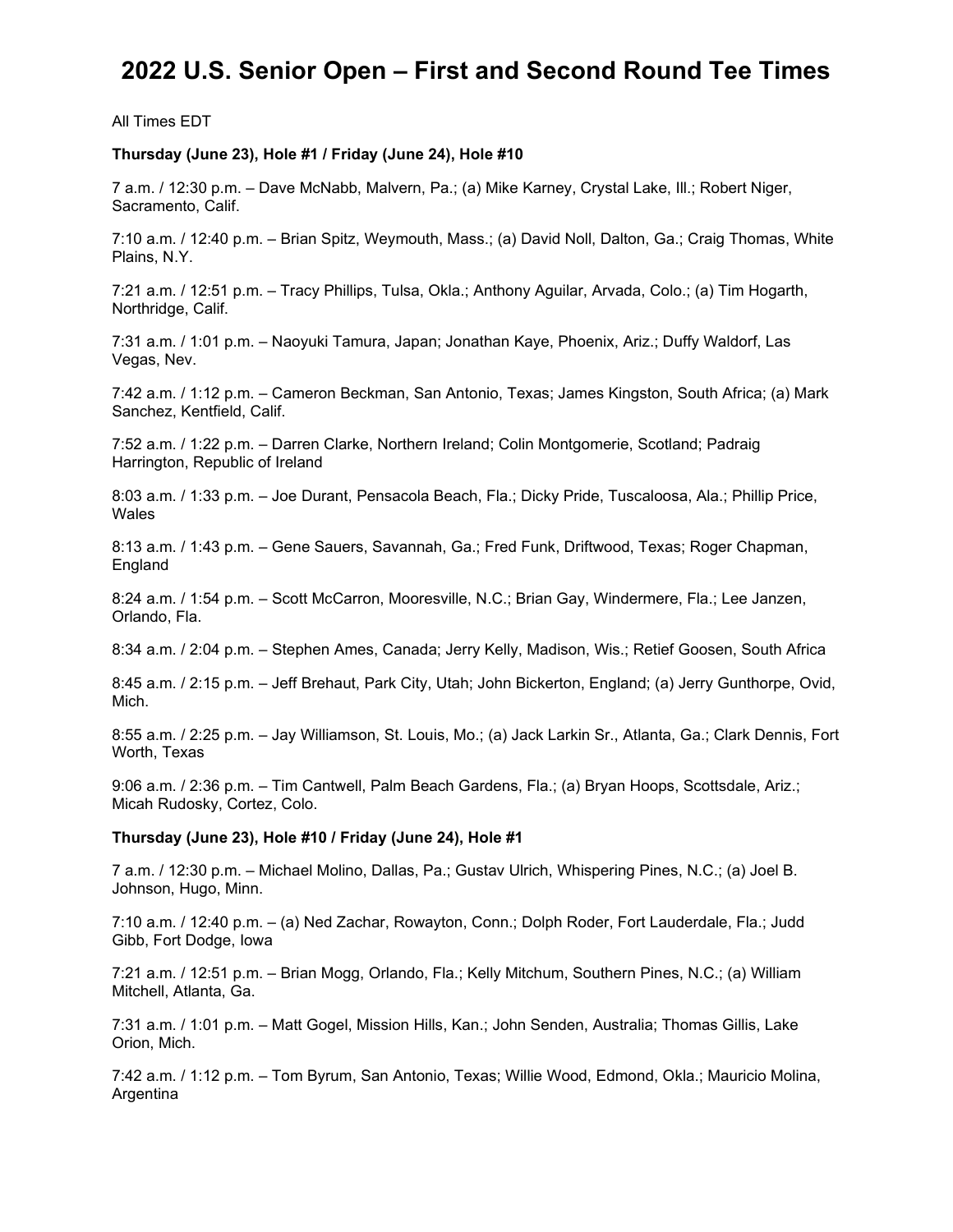## **2022 U.S. Senior Open – First and Second Round Tee Times**

7:52 a.m. / 1:22 p.m. – Robert Allenby, Australia; Doug Barron, Germantown, Tenn.; Bob Estes, Austin, Texas

8:03 a.m. / 1:33 p.m. – Thomas Levet, France; Kirk Triplett, Paradise Valley, Ariz.; K.J. Choi, Republic of Korea

8:13 a.m. / 1:43 p.m. – Brandt Jobe, Oklahoma City, Okla.; Paul Goydos, Long Beach, Calif.; Stuart Appleby, Australia

8:24 a.m. / 1:54 p.m. – David Toms, Shreveport, La.; Davis Love III, Sea Island, Ga.; Vijay Singh, Fiji

8:34 a.m. / 2:04 p.m. – Stephen Dodd, Wales; (a) Gene Elliott, West Des Moines, Iowa; Jim Furyk, Jacksonville, Fla.

8:45 a.m. / 2:15 p.m. – David Berganio Jr., Granada Hills, Calif.; Ken Duke, Stuart, Fla.; Gavin Coles, Australia

8:55 a.m. / 2:25 p.m. – (a) Eddie Hargett, Blythewood, S.C.; Jim Roy, Syracuse, N.Y.; Kevin Kraft, New Market, Md.

9:06 a.m. / 2:36 p.m. – Kevin Baker, Canada; Rafael Gomez, Argentina; Mike Meehan, Bayville, N.Y.

#### **Thursday (June 23), Hole #1 / Friday (June 24), Hole #10**

12:30 p.m. / 7 a.m. – Alan McLean, Canada; Richard Gilkey, Bakersfield, Calif.; Dave Bahr, Cincinnati, Ohio

12:40 p.m. / 7:10 a.m. – (a) Jon Veneziano, Mount Dora, Fla.; Don Carpenter, Athens, Ga.; Andrew Sapp, Muncie, Ind.

12:51 p.m. / 7:21 a.m. – Yoshinobu Tsukada, Japan; (a) Miles McConnell, Tampa, Fla.; Ed Kirby, Wakefield, R.I.

1:01 p.m. / 7:31 a.m. – (a) Robert Funk, Canyon Lake, Calif.; Mark Hensby, Australia; Omar Uresti, Austin, Texas

1:12 p.m. / 7:42 a.m. – John Huston, Tarpon Springs, Fla.; Mark Calcavecchia, Jupiter, Fla.; Jeff Sluman, Hinsdale, Ill.

1:22 p.m. / 7:52 a.m. – Scott Verplank, Edmond, Okla.; Michael Campbell, New Zealand; Olin Browne, Tequesta, Fla.

1:33 p.m. / 8:03 a.m. – Alex Cejka, Germany; Steve Flesch, Union, Ky.; Thongchai Jaidee, Thailand

1:43 p.m. / 8:13 a.m. – Paul Broadhurst, England; Markus Brier, Austria; Rod Pampling, Australia

1:54 p.m. / 8:24 a.m. – Woody Austin, Derby, Kan.; Jay Haas, Greenville, S.C.; Jeff Maggert, Sea Pines, S.C.

2:04 p.m. / 8:34 a.m. – Steven Alker, New Zealand; Miguel Angel Jimenez, Spain; Bernhard Langer, Germany

2:15 p.m. / 8:45 a.m. – Peter Baker, England; Wesley Short Jr., Austin, Texas; Glen Day, Alotian, Ark.

2:25 p.m. / 8:55 a.m. – Brian Wilson, Fort Worth, Texas; Richard Green, Australia; (a) Jack Hall, Savannah, Ga.

2:36 p.m. / 9:06 a.m. – Bill Van Orman, Watkinsville, Ga.; (a) Pat O'Donnell, Happy Valley, Ore.; David Hronek, Port Charlotte, Fla.